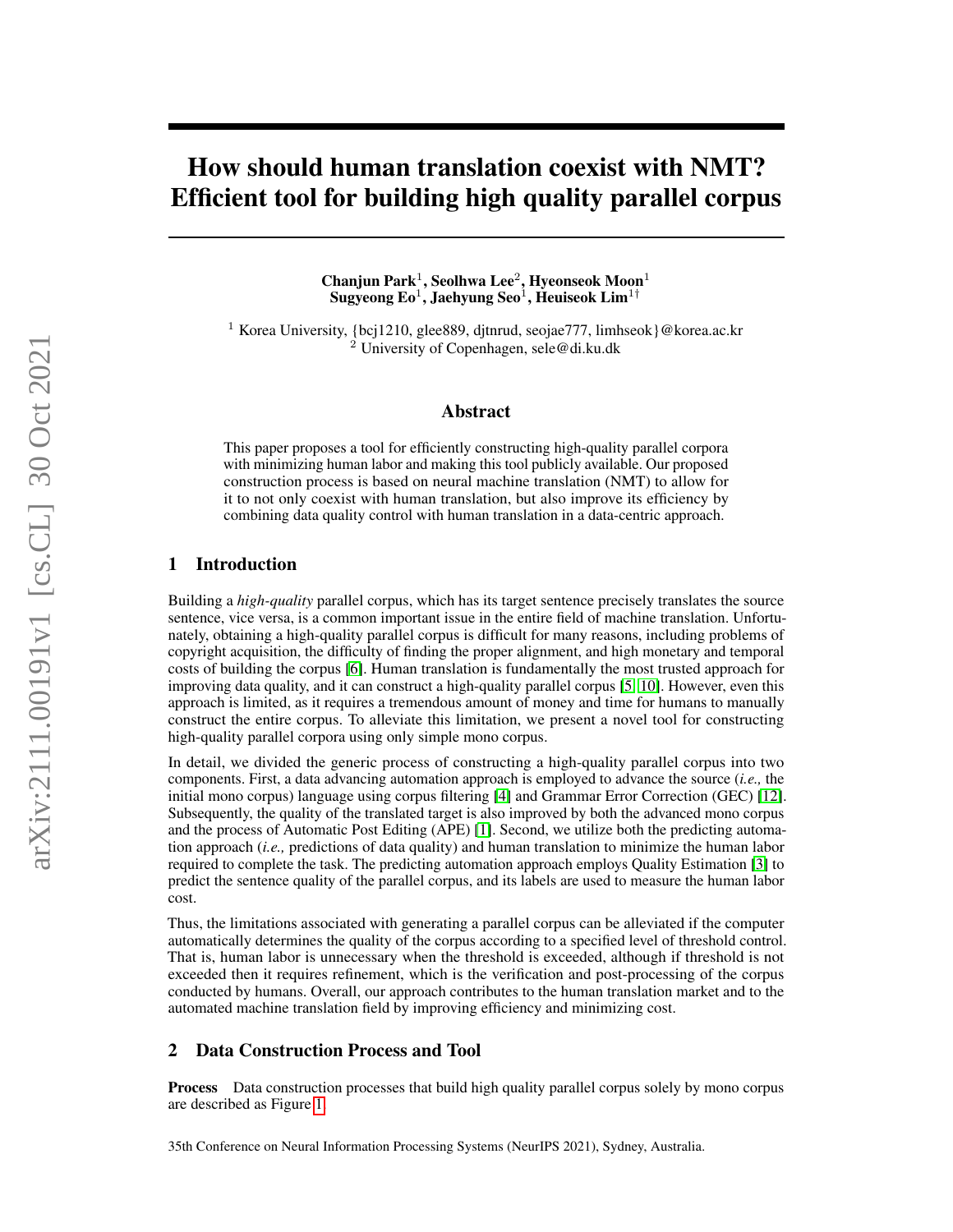

<span id="page-1-0"></span>Figure 1: Overall process of building the high-quality parallel corpus based on our proposed tool.

For Stage 1, corpus filtering [\[4\]](#page-2-3) and grammar error correction [\[12\]](#page-2-4) are conducted to ensure the quality of the mono corpus. Through Stage 1, quality improvements on the source data is done automatically. In Stage 2, the refined mono corpus is translated (*i.e.,* the target) by the NMT model. Any well-performing NMT model can be utilized, either an in-house NMT model or commercialized translation system. Through this process, the primary pseudo-parallel corpus is constructed. In Stage 3, the Automatic Post Editing (APE) system corrects errors that exist in the primary pseudo-parallel corpus [\[2\]](#page-2-7). This phase contributes to the enhancement of the parallel corpus quality, particularly for the translation results from the target side. **Stage 4** proceeds with a quality prediction of the machine translation for the parallel corpus through the Quality Estimation (QE) model [\[11\]](#page-2-8). Automatic labeling of sentence quality (i.e, level) is performed based on Pearson's correlation, Mean Average Error (MAE), and Root Mean Squared Error (RMSE), which are sentence-level performance evaluation measures. The average value of the three metrics is selected as the final quality value. Stage 5 determines the level of quality of the given inspection target using the corresponding score obtained from Stage 4. The continuously calculated score is quantized into three levels (High, Middle, and Low), and each sentence pair is classified based on these levels. We implemented a heuristic logicbased decision criteria that grouped sentences into those with scores over 20% (High), under 20% (Low), and between these values (Middle). The high-scoring level is regarded as a high-quality parallel corpus and can be used immediately, without modification. Sentence pairs included in the middle and low levels are assigned to the human translation supervisor to enhance their quality. The price for the editing labor can be estimated by the quality level that has been determined by the QE model. Therefore, the user decides whether to use each sentence as corpus data or have the translation supervised by a human agent at an agreed upon price.

The advantage of this process is that it enables the quantitative estimation of the data quality before translation, thereby the reducing the cost of human translation supervision, as the easier sentences are already translated by the machine translation system. For high level sentences, only minor supervision at most is required, whereas for low level sentences, relatively more intensive and in-depth editing will be required. Overall, this strategy can shorten the time required for editing and improve the efficiency of the supervision work.

Tool We implemented and distributed this tool in the form of a web application. The webserver was developed based on Flask. The corpus cleaning was implemented based on Park et al. [\[7\]](#page-2-9) filtering process and Park et al. [\[8\]](#page-2-10) GEC model. The Google Translator API was used for the NMT model. We developed and reimplemented the APE system based on the model in Yang et al. [\[13\]](#page-2-11) and the QE system released by Transquest [\[9\]](#page-2-12) in the form of a Rest API and combined it with the tool. We released this tool to be publicly available<sup>[1](#page-1-1)</sup>.

# 3 Conclusion

This paper proposed a data construction method that can work alongside the human translation market of machine translation. For future work, we plan to enhance the tools performance by improving the modular performance of each stage.

<span id="page-1-1"></span><sup>1</sup> <http://nlplab.iptime.org:9090/>